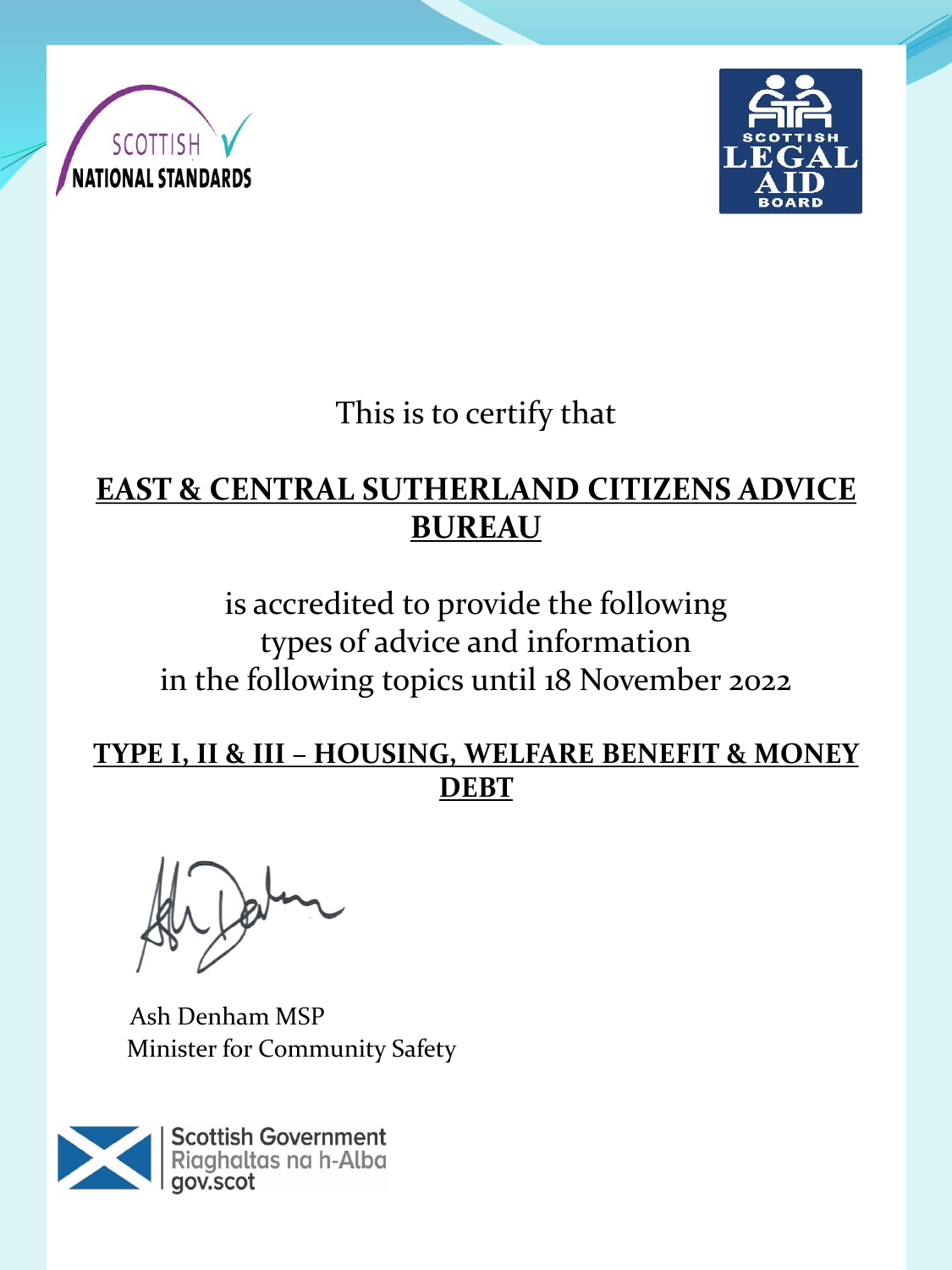### **COMPETENCY ACHIEVED**

# **2 Housing Specific Competences**

- 2.1 Rent Arrears Type I
- 2.2 Mortgages & Secured Loans Type I
- 2.3 Universal Credit for housing costs and Housing Benefit Adviser competences – Type I
- 2.4 Disrepair in Rented Housing Type I
- 2.5 Housing Options Type I
- 2.6 Discrimination in Housing Type I
- 2.7 Eviction Type I
- 2.8 Anti-Social Behaviour Type I
- 2.9 Harassment and Illegal Eviction– Type I
- 2.10 Homelessness Type I
- 2.11 Relationship Breakdown Type I
- 2.12 Rent: Private Sector Type I
- 2.13 Security of Tenure Type I
- 2.14 Statutory Tenancy Rights Type I
- 2.15 Repair and Improvement Grants Type I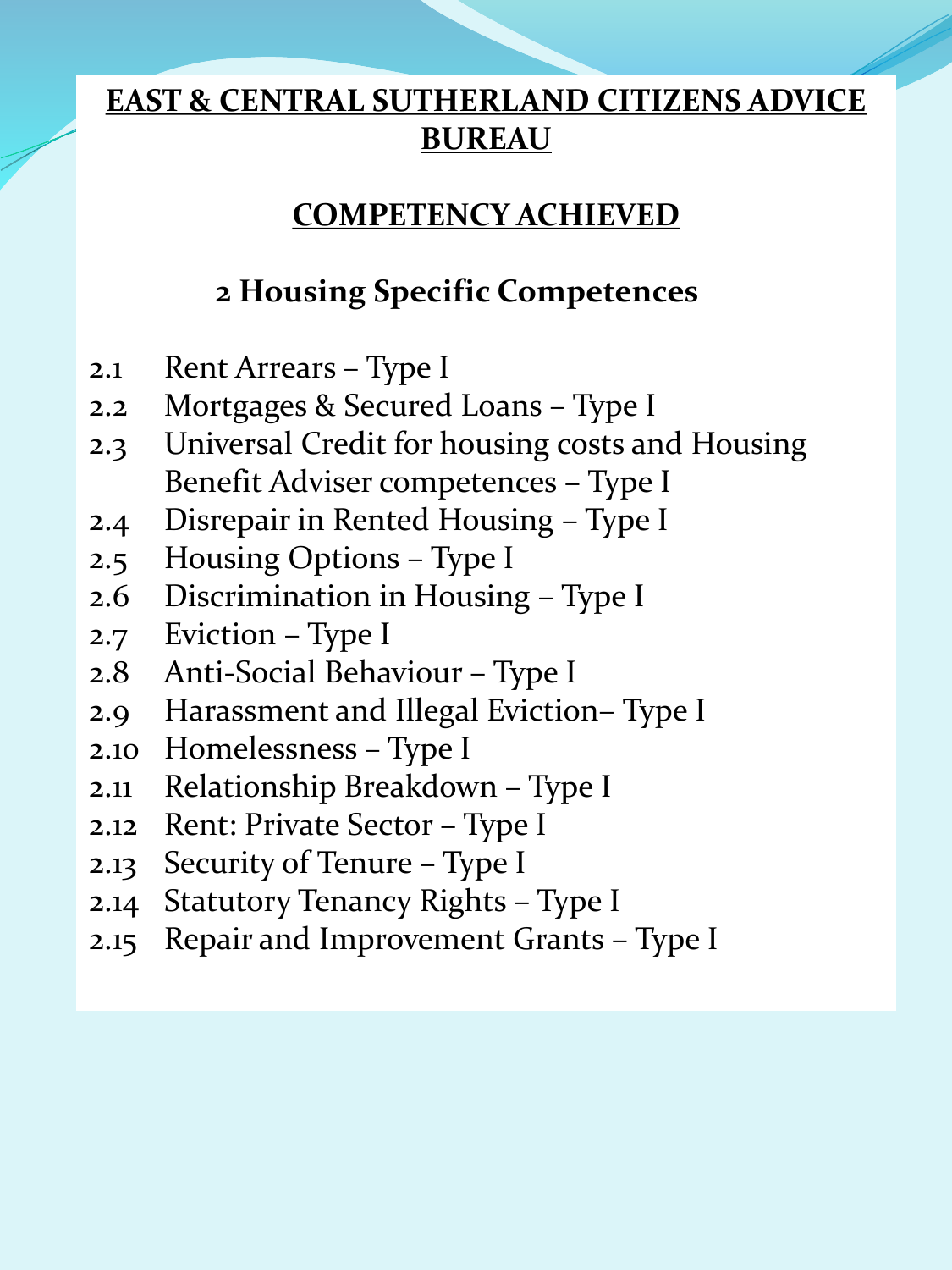#### **COMPETENCY ACHIEVED**

# **3 Money and Welfare Benefits Related to Advice Competences – Foundation Knowledge**

- 3.1 Administrative Structure of the Benefits and Tax Credits Systems – Type II
- 3.2 National Insurance Scheme Type III
- 3.3 Claims & Backdating Type III
- 3.4 Decision-Making, Disputes and Appeals Type III
- 3.5 Benefit & Tax Credit Overpayments Type III
- 3.6 Assessment, Initial Decision-Making & Holding Activity in Debt Cases – Type III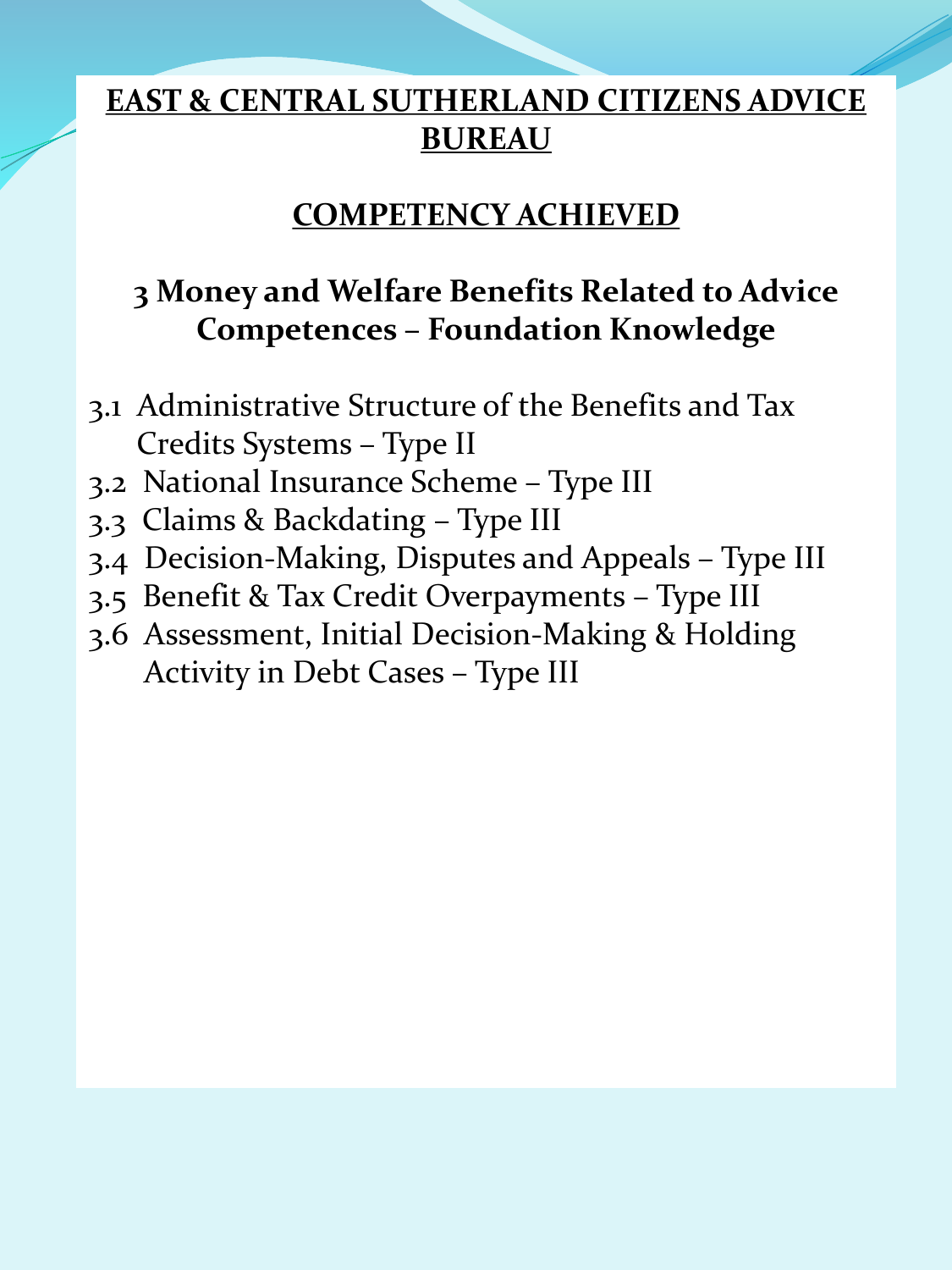### **COMPETENCY ACHIEVED**

# **4 Money and Welfare Benefits Related Advice Competences – Specialist Areas**

- 4.1 Means-Tested Benefits Type III
- 4.2 Universal Credit Type III
- 4.3 Tax Credits Type III
- 4.4 The Social Fund & the Scottish Welfare Fund Type III
- 4.5 The Impact of Work on Benefits Type III
- 4.6 Child Element of Universal Credit, Child Benefit, Kinship Care Allowance & Guardian's Allowance – Type III
- 4.7 State Retirement Pension Type III
- 4.8 Personal Independence Payment, Disability Living Allowance & Attendance Allowance – Type III
- 4.9 Benefits for People who have Limited Capability for Work – Type III
- 4.10 Benefits for Industrial Injury and Disease Type III
- 4.11 Benefits for Veterans Type III
- 4.12 Carers Allowance Type III
- 4.13 Jobseeker's Allowance– Type III
- 4.14 Benefits for Maternity, Paternity and Adoption Type III
- 4.15 Bereavement Benefits Type III
- 4.16 Benefits for People in Public Care Type III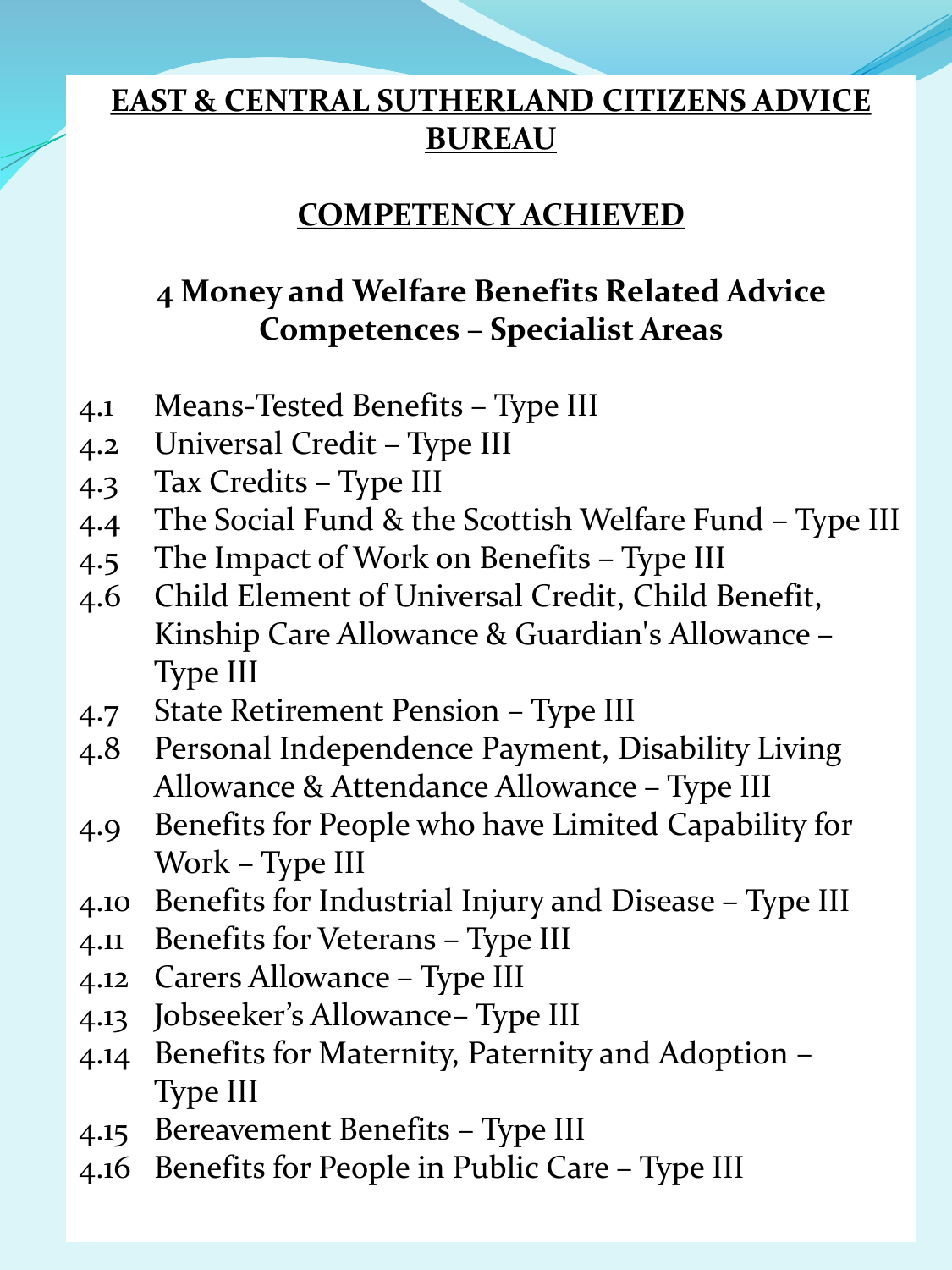#### **COMPETENCY ACHIEVED**

# **4 Money and Welfare Benefits Related Advice Competences – Specialist Areas Cont.**

- 4.17 Benefits for Students Type III
- 4.18 Benefits for People from Abroad and/or who are Subject to Immigration Control – Type III
- 4.19 Ancillary Benefits Type III
- 4.20 Financial Statements Type II
- 4.21 Liability for Debts, Extortionate Credit, Unfair Contract Terms, Unenforceable Debts, Creditor Malpractice, Codes of Practice, etc – Type II
- 4.22 Identifying & Agreeing Options in Debt Cases – Type II
- 4.23 Negotiating & Making Offers to Creditors– Type II
- 4.24 Diligence, Diligence Stoppers and Court Proceedings – Type II
- 4.25 Bankruptcy & Trust Deeds– Type II
- 4.26 The Debt Arrangement Scheme– Type III
- 4.27 Recalls & Appeals against Court Decrees and Orders – Type II
- 4.28 Utility Debts Type II
- 4.29 Local and national Tax Debts Type II
- 4.30 Rent Arrears Type II